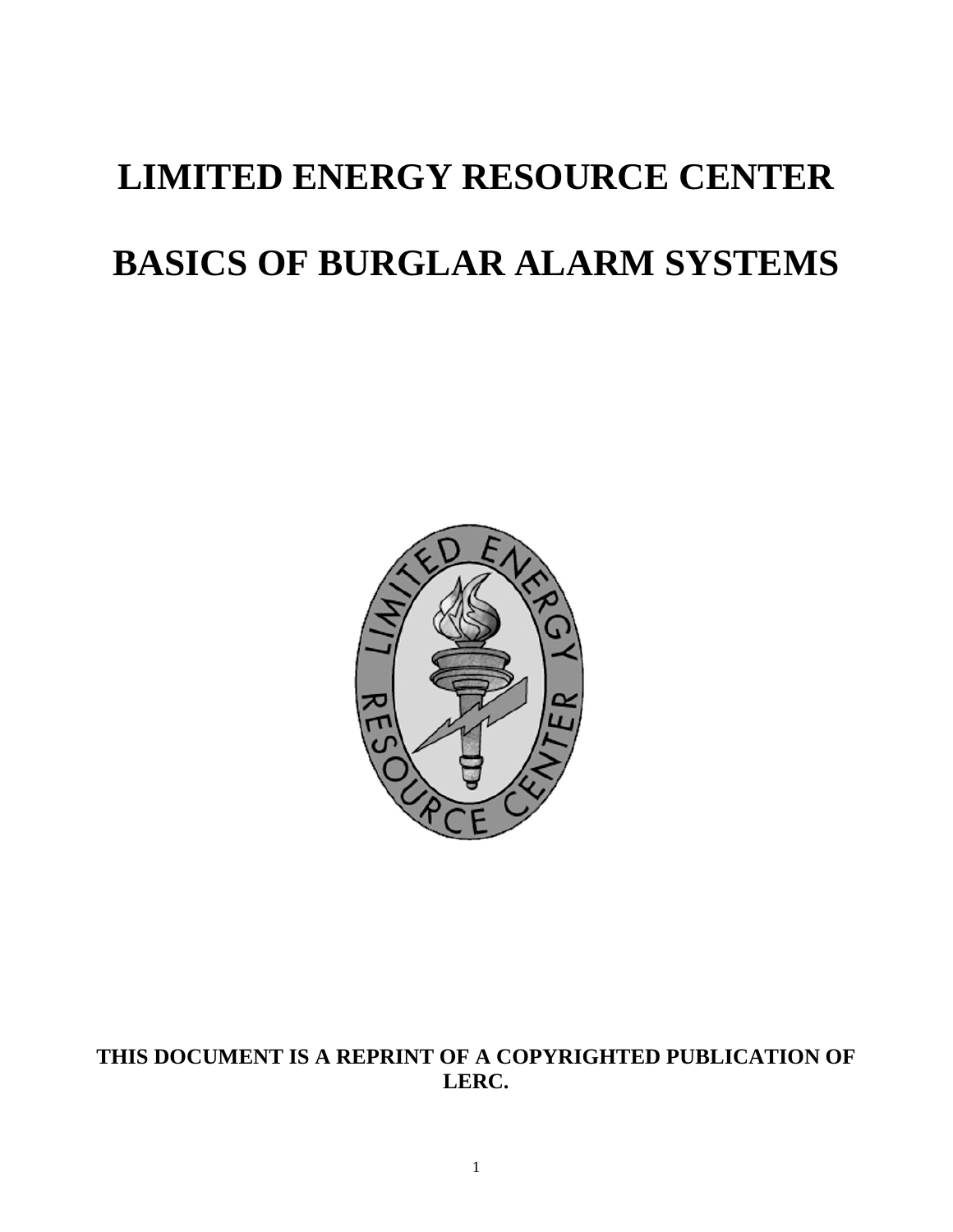

# **Burglar Alarms**

In today's market of no less than 20 manufacturers of alarm panels, it is reassuring that one constant still remains: the alarm panel. Try to think of an alarm as a person. If the alarm is the whole person, then the alarm panel is the brain of that person.

# **PANELS**

The alarm panel functions much like a human brain. It collects information from its sensor, processes that information and responds to the received inputs. In the human body there are many more *circuits* (nerves) delivering messages to the brain than in an alarm, but, the concept is valid. The human has circuits for touch, sight, hearing, and taste. The alarm panel can have circuits for touch, door and window contacts, sight, photo electric beams and PIR's, and hearing, microwave and ultrasonic detectors. How the panel responds to this received information depends upon what it has been programmed to do.

# **INPUT CIRCUITS**

All alarm panels on the market today have a minimum of 4 protective loop circuits, and, most have many more (up to 96). These circuits can be used for many types of information gathering sensors. Normally circuits are designed to input one or more of the same type sensor, say, all the entrance doors to a premises. The next circuit might have some or all of the windows on it. Both of these circuits are considered to be perimeter circuits or loops. The next circuit could have passive infrared detectors to see movement of heat emitting sources. Another circuit might have smoke detectors on it. Still another might have a wireless medical alert, or hold-up device.

In each case, when a circuit reports a problem the alarm panel needs to respond correctly to that information. The response will be determined by how the panel was programmed and whether the circuit is to be responded to on a 24 hour basis or only when the panel has been "armed" (turned completely on).

# **CONTROL CIRCUITS**

The normal *control circuits* on an alarm panel are those connecting keypads from remote locations directly to the panel. These keypads are used to turn the panel on or off. Remember that some circuits could be programmed to be on all the time, such as, fire protection, and hold-up circuits.

# **POWER CIRCUIT**

Just as the human needs food and water to survive the alarm panel needs electricity to survive. The alarm panels of today normally run on 12 VDC. The transformer is normally rated at from 16 to 18 volts and 20 to 50 milliamps. This is the food the panel needs to operate. Like its human counterpart the panel has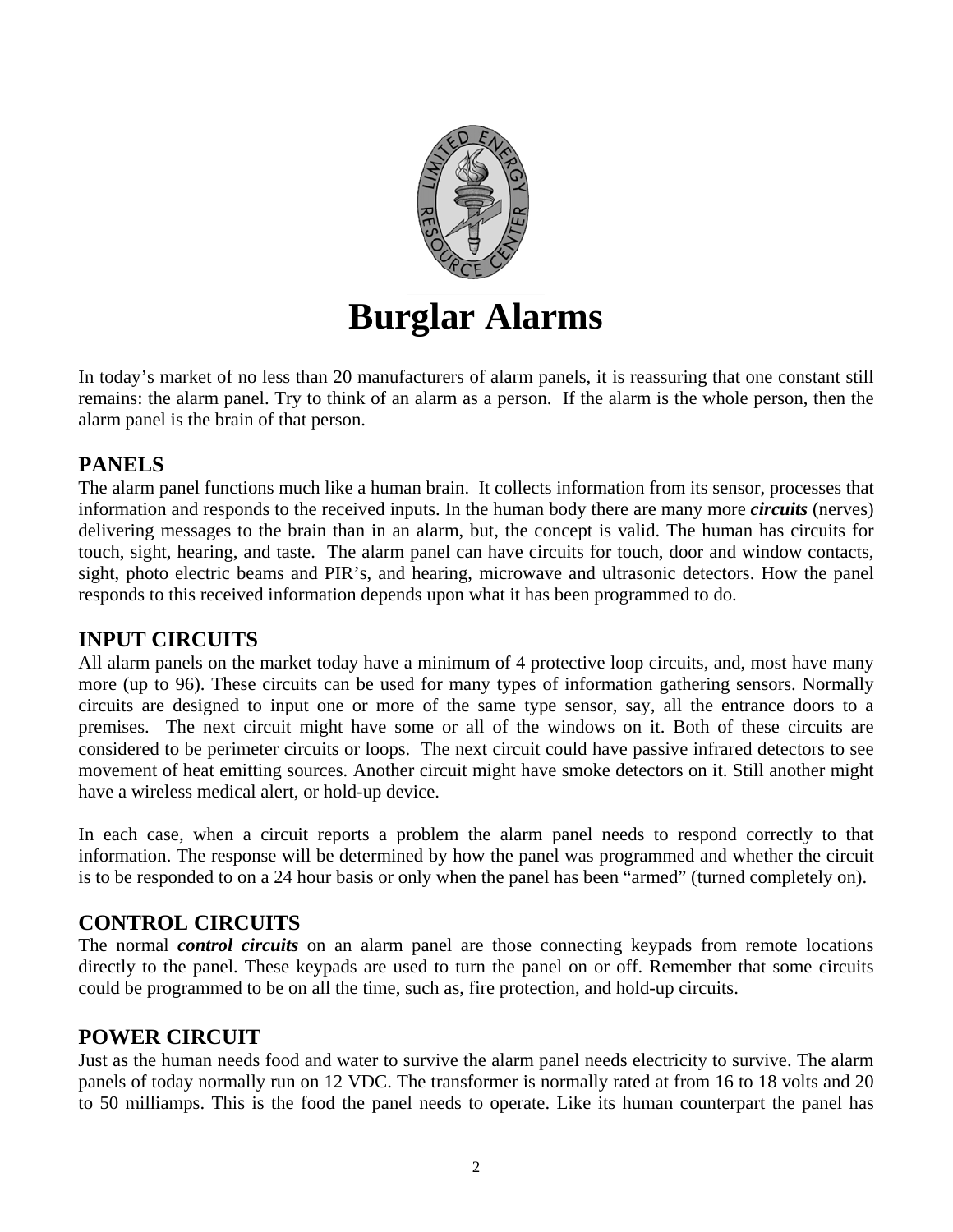stored up some fat just in case the AC electricity is cut off for a while. Its internal battery will keep the panel running for up to 7 days. During normal operations the panel accepts the 16 to 18 volts AC and converts it to 12 volts DC then splits the DC voltage into two internal circuits, one on which to operate and the other to charge the battery.

# **OUTPUT CIRCUITS**

Again, like the human, the alarm panel has many ways to let someone know that it has received some information. This normally is done two ways.

- 1. By calling up a central station to notify them of a problem.
- 2. Locally by setting off sirens, bells, and or strobe lights.

In the following sections we will delve into the inner workings of the different sensors the alarm industry uses today.

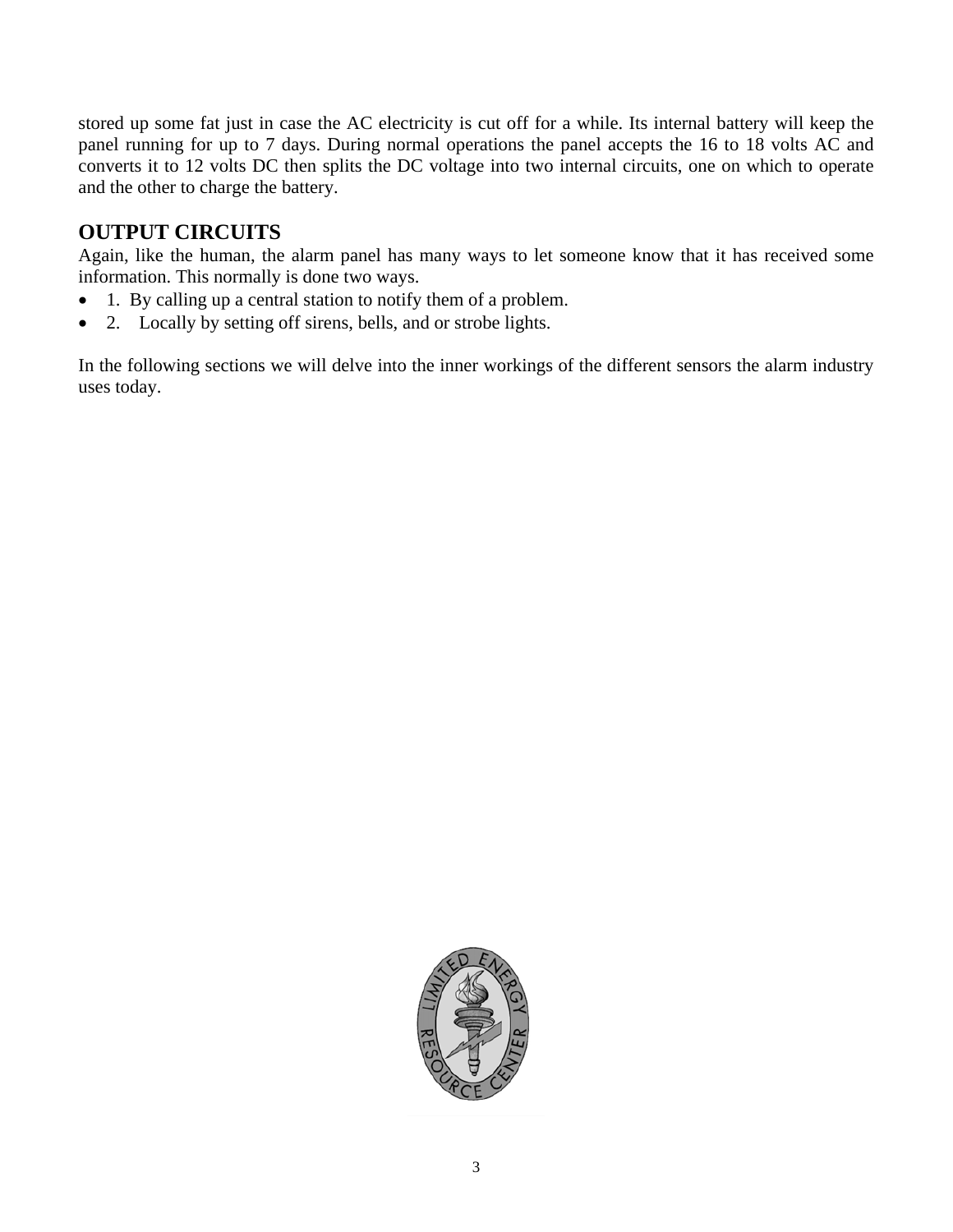

# **Input Circuits & Devices**

Although this section covers many of the different types of *input devices* (sensors), it does not cover all the different types on the market today. The ones covered are the most common and come in a myriad of different configurations and are made by many different manufacturers.

The first thing we need to do is define the different electrical circuit types or loops to which these sensors are made to be wired.

# **FOUR CIRCUIT TYPES**

The alarm industry *has 4 different types of circuits* that are commonly used in the protective loops. These are known as normally open, normally closed, the EOL or end of line resistored circuit and the multiplexed circuit. All circuits shall be of #22 AWG-Cu, for burglar, hold up or medical and #18 AWG-Cu solid conductor for fire circuits.

### **NORMALLY OPEN CIRCUIT**

The *normally open circuit* is the most unsecure of all the protective loops. The reason is that the panel has no reference to verify that the circuit has not been cut, since in its normal state there is no completed circuit for the panel to know the wiring and protective devices are in tact.

# **NORMALLY CLOSED CIRCUIT**

The *normally closed circuit* was the standard for many years. As the name implies in its normal "nonalarmed" state the panel can see that there is a clear constant flow of electricity throughout the loop.

# **END OF LINE RESISTORED CIRCUIT**

Again as the name indicates, the *EOL circuit* or loop has a *resistor at the furthest point of the circuit from the panel*. This resistor lets the panel know that the circuit is in tact. Although the closed loop circuit had this capability, there was an outside chance that a set of wires could be shorted together and thus cutting any sensor beyond that point out of the circuit. With the end of line resistor at the furthest point and connected at the last sensor no part of the circuit could be cut without the panel seeing the change. A huge majority of today's panels use this type of protective loop technology. The panels are looking for a known resistance (within a given percentage tolerance) instead of either a open or closed condition. Both normally open and normally closed sensors can be used on this type circuit.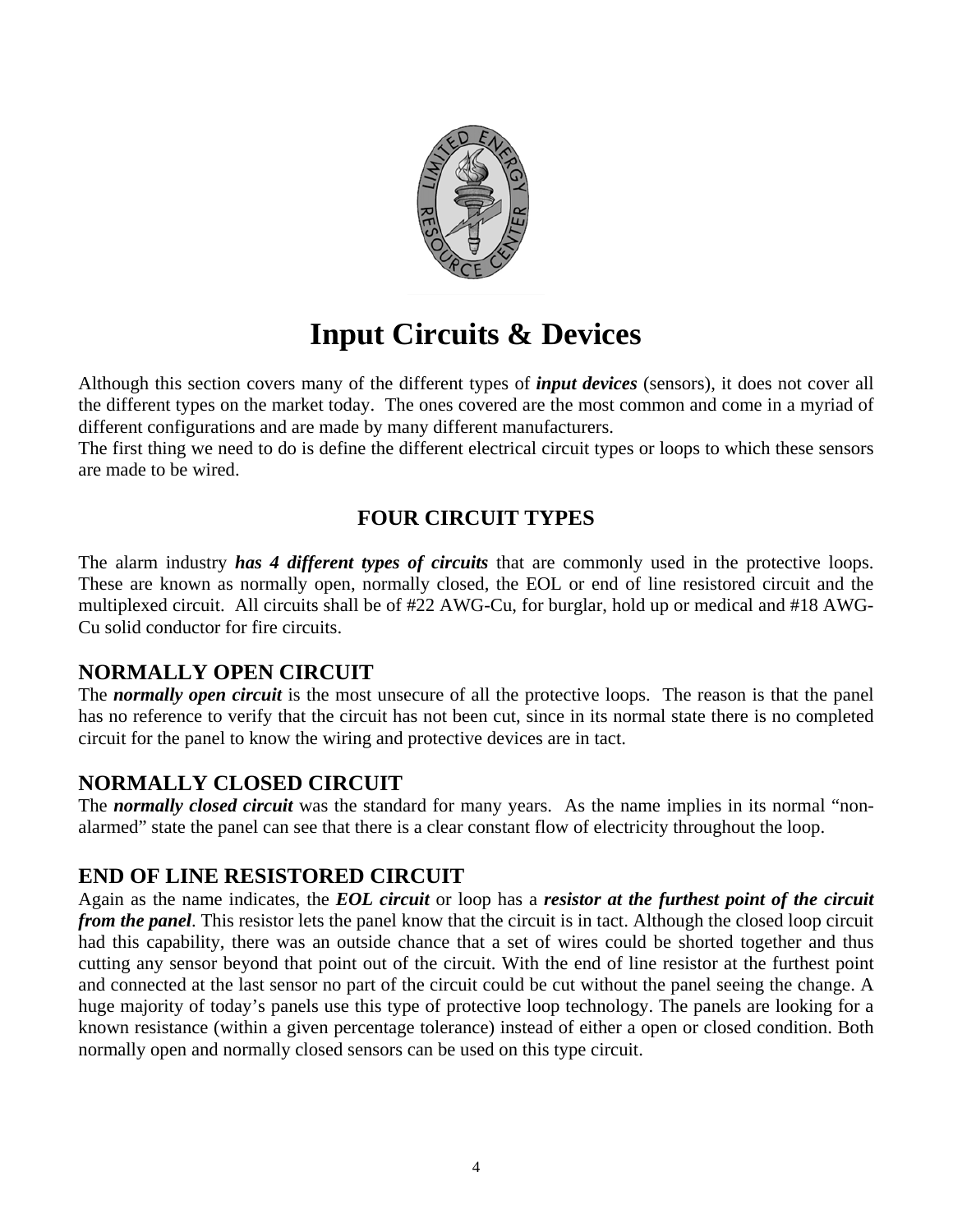# **MULTIPLEXED CIRCUITS**

These circuits are normally arranged in series and *each sensor has a transmitter* within it to transmit a signal at certain intervals to the panel to let it know all is well. If a sensor fails to transmit or transmits the wrong code the panel considers it an alarm. This is far and away the most secure of all the input circuit types. Although it is also by far the most expensive. It is not just expensive because of the technology, but, also because of the cost of the transmitters at each protected point.

# **SENSORS - INPUT DEVICES CONTACTS**

Contacts, better known as switches, come in both single and 2 part types. The single piece contact is also known as a *plunger switch*. This switch is, with the plunger in, normally a closed circuit type sensor. When the door/window it is protecting is opened, it opens and causes the alarm to go off. Some of these switches instead of having a standard spring loaded button as the triggering device, have balls that are kept depressed until activated; this allows the switch to be used in more applications than the standard plunger type.

Magnetic contacts, like the *plunger switch,* come in many different configurations. The two most often used are the recessed and the surface mounted switch. The *recessed switch* is normally 3/8" diameter and approximately 1" long. Its magnet is the same size. The switch is embedded in the frame of the door or window with the wire leads hidden inside the wall. The magnet is embedded in the door or window so it lines up with the switch. Most of these switches are normally closed and open the circuit when the door or window opens. The *surface mount* version of the contacts act the same as the recessed versions but can be seen so are not normally used in residential installations. As indicated before, usually contacts are normally closed, but most are available in normally open as well as "form C contacts" that have 3 wires coming from them and can be either normally open or closed depending how they are wired into the circuit.

# **FOIL & LACING**

One of the oldest and most time tested sensors is *window foil*. You have all seen it from time to time. This was the only way to protect windows for many years.

There are two types of foil, the first is the self sticking type, and the second does not have adhesive. There are many different kinds of foil within each of these types. Foil can range from 5/32" wide and .001 thick to 1" wide and .010 thick. To be U.L. listed for a UL certified installation the foil cannot exceed .0015 in thickness and no more than 1/2" wide and has to be applied in a prescribed manner depending upon the type of glass it is being used on.

Normally when one installs foil on windows it is placed parallel to at least 3 sides of a window pane if not all 4 sides. The foil is normally located between 2.5" and 4" in from the edge of the window on all sides; this of course does not include the entry and exit ends of the foil circuit.

On tempered glass the foil pattern is also prescribed by U.L but is only required to be a circuit running along the top of the door.

Remember when using foil: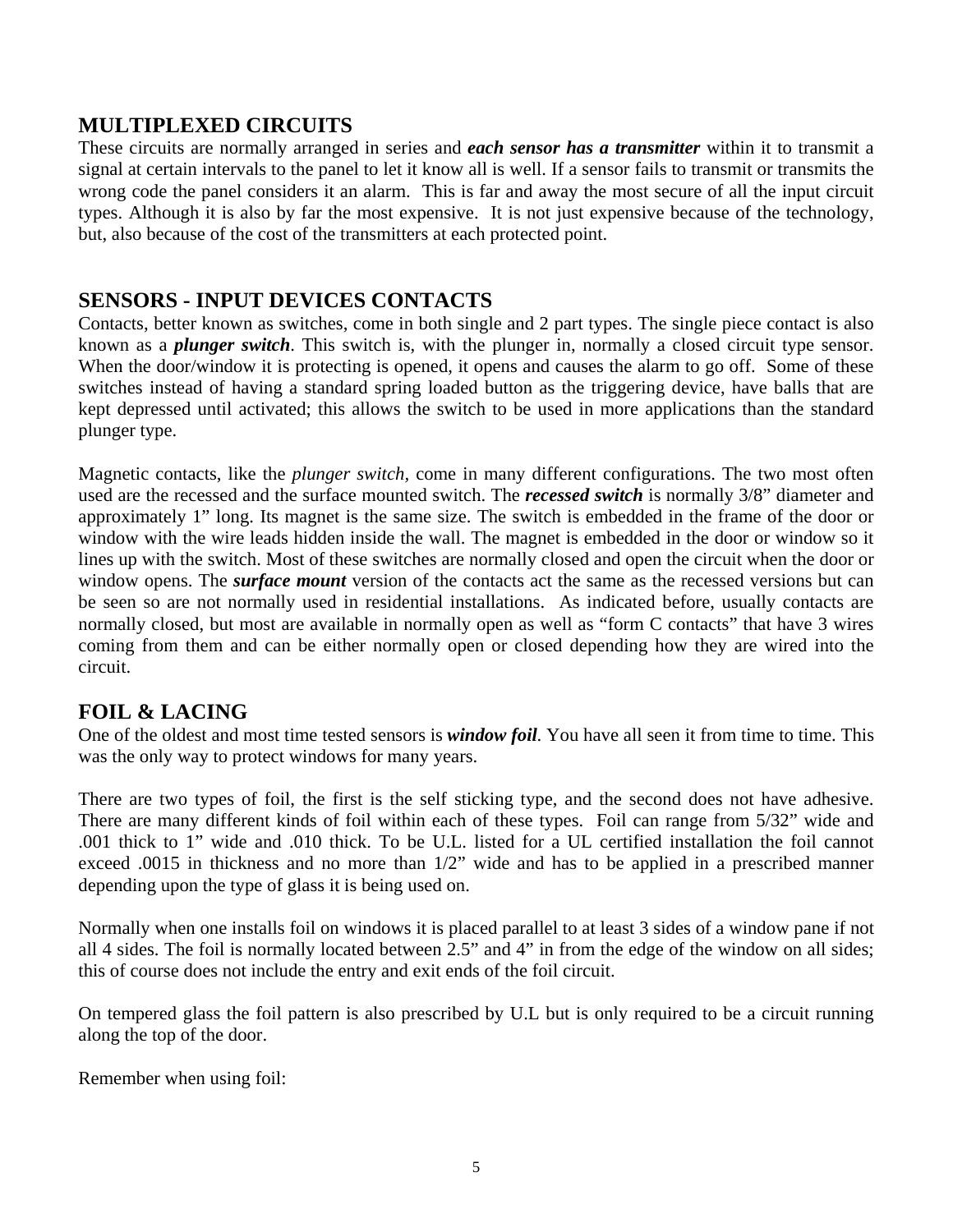- 1. It does have a maintenance factor to it. Depending where it is used, you might have to do service calls to repair tears that will occur from everyday use of the doors or windows it is used on.
- 2. It physically becomes part of the protective circuit and acts as a wire in that circuit.
- 3. Because of the nature of foil and the adhesives used to stick it to glass, foil cannot be applied in temperatures under 40 degrees fahrenheit. Once it is applied though there is no temperature problem.
- 4. Always remember when installing or repairing foil to use a clear varnish to protect the foil from being scratched.

Foil can also be used on hollow doors and other items in a zigzag design to protect from someone breaking through the protected door. The zigzag design should parallel every 8".

*Lacing* or trap wire is a very thin single solid conductor used quite similarly to foil but on solid objects such as temporary plywood panels to cover a broken window.

Lacing wire is also used to protect skylights by making a grid of it run both back and forth and sideways to checker board the windows expanse in no larger than 6" squares.

The wire itself is very thin and has no insulation except a thin black varnish applied to it to make it harder to see. Other uses of Lacing wire would be to trap air conditioners that are installed in window areas, and large vent openings to keep people from using them to enter the premises.

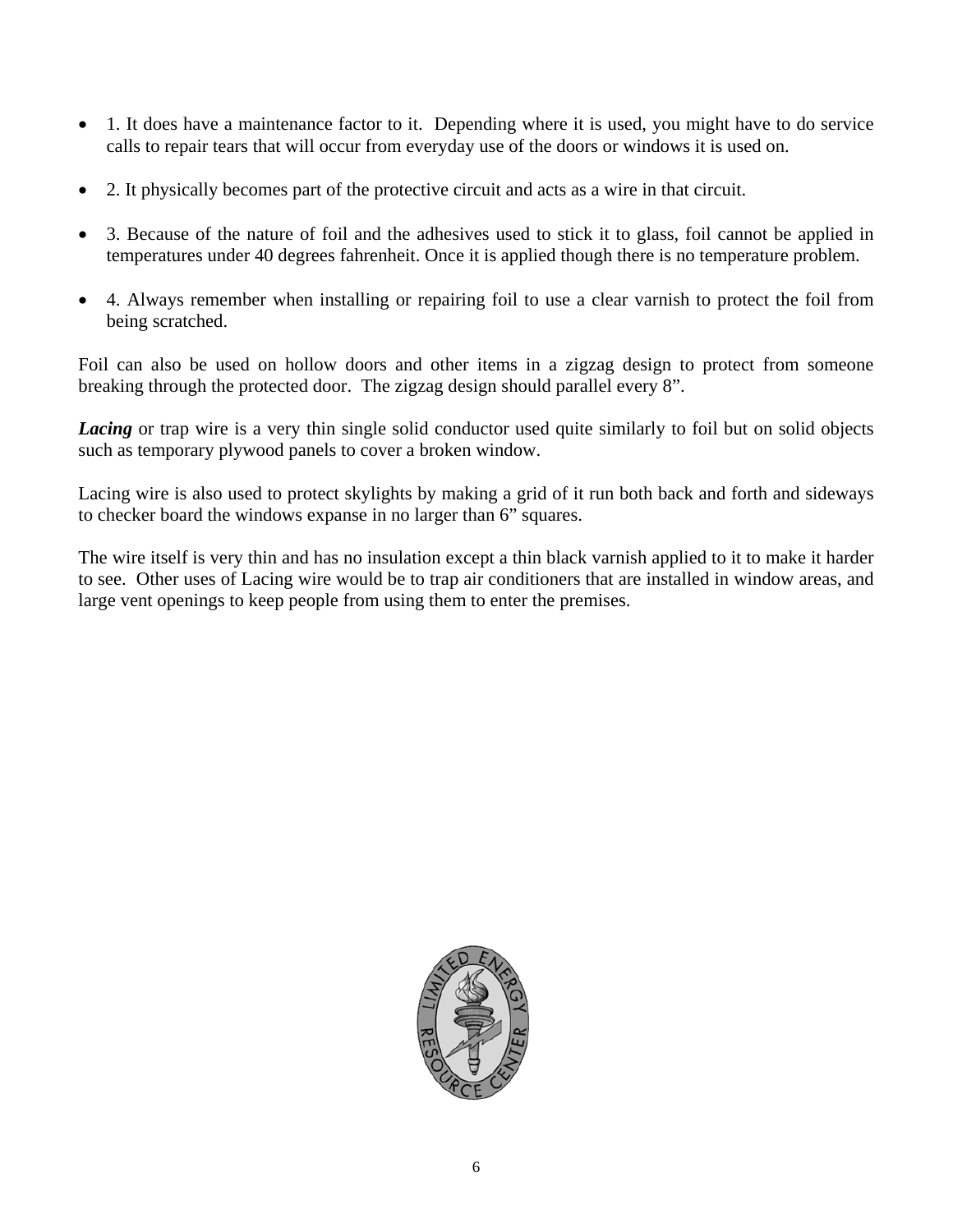

# **POWERED SENSORS**

As the name indicates, all of the detectors listed hereafter require 12 VDC to power them. Because of this, they require a 4 conductor cable to connect them to the panel. Two conductors (normally red and black conductors) for the 12 VDC and two conductors (normally green and yellow) for the protective loop.

This is a list of the powered sensor detectors on the market by technology type:

 Passive Infrared Detectors Ultrasonic Detectors Microwave Detectors Dual Technology Units Photo Electric Beams Glass Break Detectors

# **PASSIVE INFRARED DETECTORS**

These are the newest and most popular single detector technology in use today.

As the name implies, this detector is passive, it emits no light, sound, or radio transmission. The passive infrared through either; 1) a lens, or 2) by use of mirrors, focuses a pattern of sample areas of a room looking for a change in the ambient temperature. The newest models are looking for *the movement of a heat emitting source.* When the sensor sees this movement, it causes a relay to trigger within the unit which is tied into the protection loop and is then processed by the alarm panel.

Different types of passive infrareds (PIR's) are on the market that can be ceiling mounted or wall mounted. Each has at least one protection pattern and most can be used to either protect a complete 35' x35' room or a 6' x 80' hallway.

As a false alarm prevention method, most if not all PIR's have circuits within them to allow for a alarm to occur only if more than a preset number of protected fields sense an intruder.

# **ULTRASONIC & MICROWAVE DETECTORS**

I have bunched both technologies into one subsection because there are more similarities shared by the two than there are differences.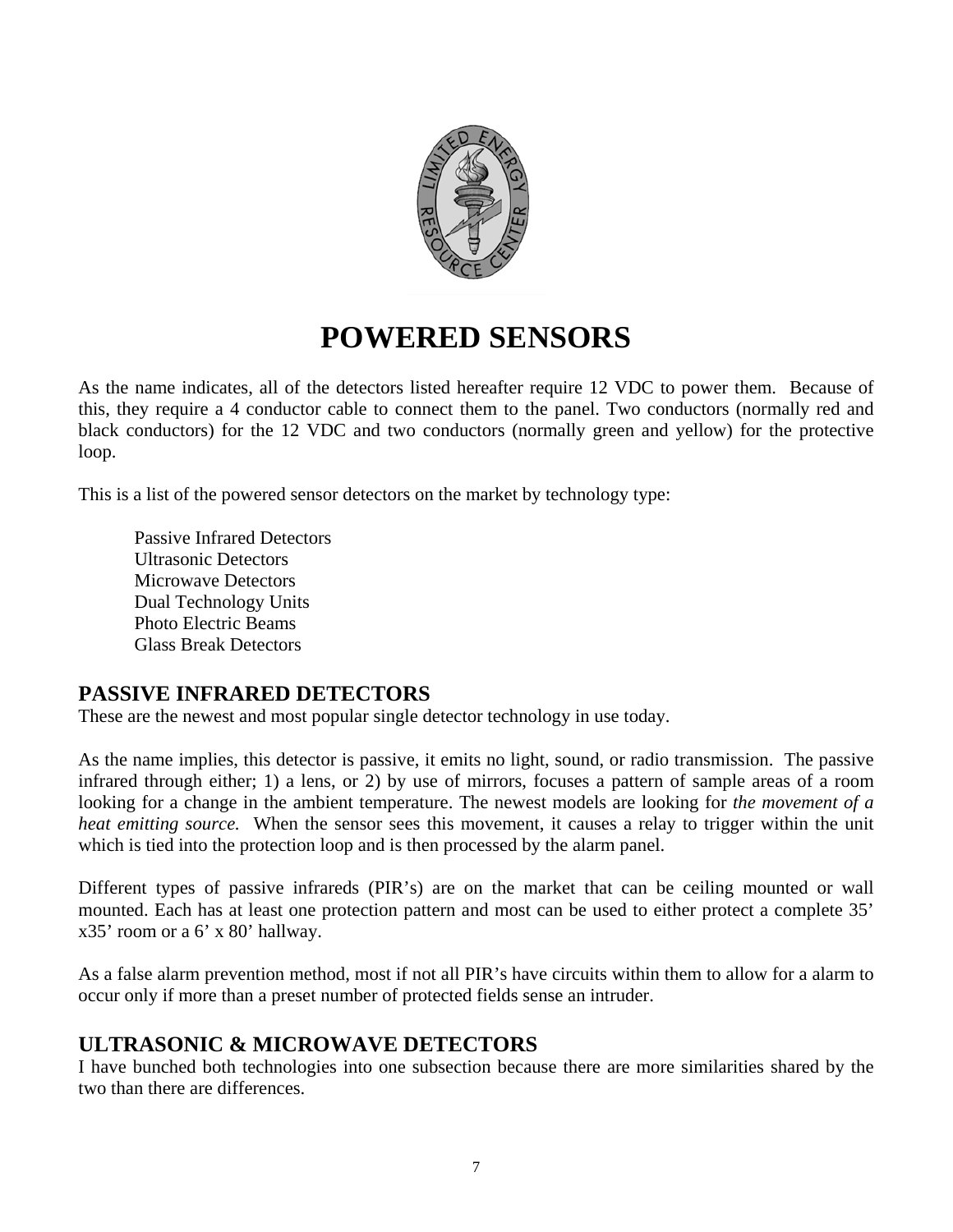### *Both of these units*:

- 1. Use the Doppler theory to operate. This is to say that both emit a signal and listen for that signal to bounce off solid objects within the protected area and return to the unit. If a solid object within the protected area moves the returning signal will change, thus causing an alarm.
- 2. Both units are volumetric by nature. This means that both can cover a room size area with no problem. But make sure that, in covering a room, the units signal is not blocked by a room divider.
- 3. Both units can be had with different protection patterns making them useful in many types of applications.

### The *main differences* are;

- 1. The *ultrasonic units* transmit and listen for sound waves and as such are more sensitive to movements within their pattern of coverage. They can also be blocked by an item being placed in front of them. They can also false alarm if a piece of paper falls from a desk. They cannot see through a solid object.
- 2. *Microwave units* transmit radio signals (10 gig frequency range) and these signals do penetrate solid objects. False alarms can occur when the signal penetrates the protected areas walls and someone walks past the protected area on the other side of the wall.

# **DUAL TECHNOLOGY UNITS**

As the name implies, dual technology detectors utilize two different technologies, both having to be tripped to cause an alarm. The most common of these detectors is made up of a passive infrared and a microwave unit. Both are housed in one unit, and both cover the same protection area.

The main reason for using dual-tecs is to cut down on the possibility of false alarms. If you think about this concept it is quite valid. Now you have a unit that:

- 1) has to see movement of a heat emitting object, and,
- 2) the object has to be solid and of reasonable size to cause the microwave to trigger.

 The newest entries in the dual-tec market can now tell the difference between 3 cats, or a dog, and a human and only trigger when a human trips the detector.

# **PHOTO ELECTRIC BEAMS**

*Photo electric beams (PE beams)* have been used in the alarm industry for the last 50 years. Not without many changes. Today's PE beams use a light emitting diode to produce a pulsed light beam at a tuned transmission rate and the receiver is tuned to look for that pulse rate or go into alarm.

PE beams come basically in two different types. The first is the interior type. This usually is a single light source transmitter and a single receiver. The exterior PE beam comes in both dual and quad transmission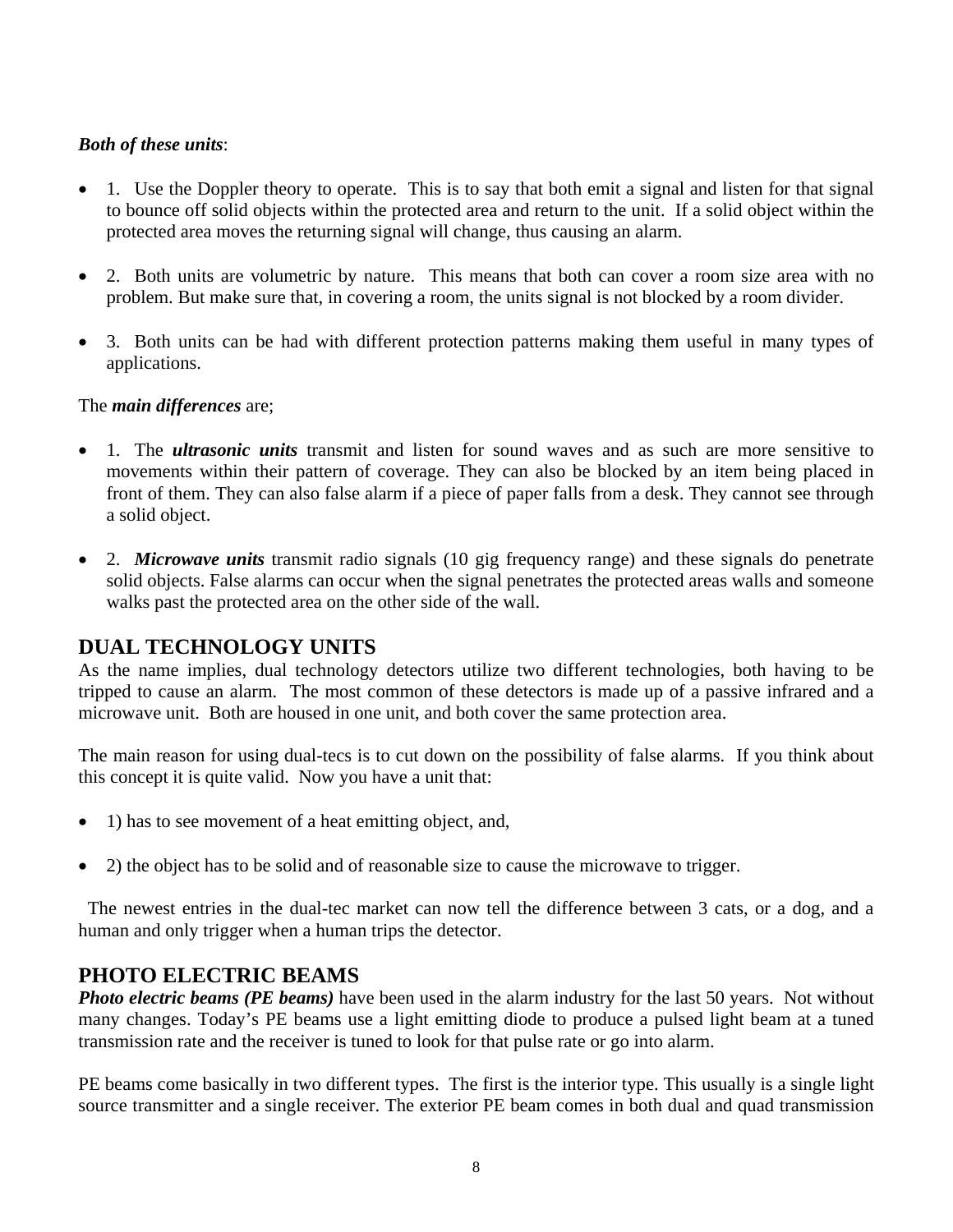beams and receiver units. The reason for the multiple beam transmission is that all beams need to be tripped within a preset time to cause an alarm. This cut down on false alarms because a leaf can't trigger all the beams at the same time.

PE beams are normally mounted with the bottom beam being between 18" to 30" off the ground.

PE beams come in different effective lengths from as small as a 5 foot area up to 750 feet.

As PE beams can only detect an alarm when someone or something passes between the transmitter and the receiver they are considered to be point to point protection and not volumetric protection. They are excellent in splitting up a large area within a premises and also for protecting a fence line.

# **GLASS BREAK DETECTORS**

This field of protection devices is broken into 2 different sub-fields of detectors. The first is the single pane protector device. This device is normally a *piezo electric detector* tuned to feel the breaking of glass. It is used by mounting it to the glass it is to protect and will only trigger on that specific piece of glass.

The second type of *glass break* detector is *volumetric.* There are many types of this kind of detector. The most stable type of volumetric glass break detector is one that both listens for the distinct sound frequency and amplitude of the glass breaking, but also the infra shock caused by the glass breaking. This type of detector can cover up to a 50' by 50' room with glass on all walls.

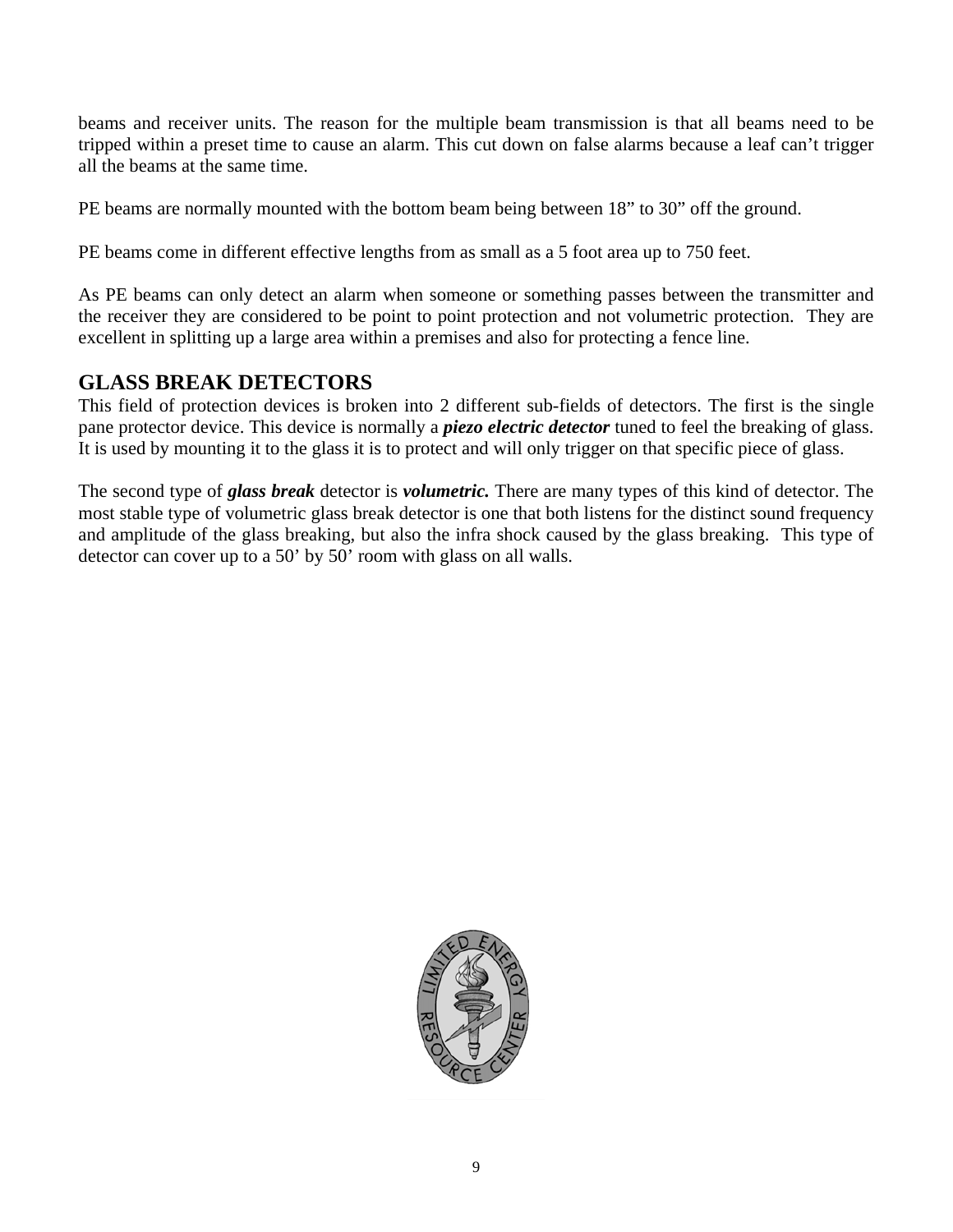

# **SPECIALTY DETECTORS**

The first of the specialty detectors would be the family of *hold-up detectors*. Hold-up detectors can be as simple as a plunger switch near a cash drawer to a money clip in the cash register to a foot switch near the register. These devices are normally open circuited but can also be wireless transmitters (see below for wireless).

*Medical alert* transmitters can also be introduced into the system by using either fixed buttons or wireless transmitters the customer can carry and push if they have a problem.

Let us say you are installing a hardwired alarm system in a finished bank. They want protection in 4 areas in which you cannot conceal wiring. Why not use a *wireless receiver* capable of receiving 4 different signals and processing those signals to 4 different relays. This would give you the capability of installing a wireless PIR on one circuit and 3 wireless hold-up devices like money clips or hold-up buttons.

Vault security is another of those specialty devices. This can be as simple as a *vault contact* to a *induction field detector* that senses any mass object enter into its field. Both are excellent. Remember when using a vault or safe contact (these are normally covered contacts so they can't be circumvented) that the safe or vault door cannot be opened more than 4 cm. before the switch goes into alarm.

Finally, there are *thermometers*, to notify us of changes in freezer temperatures or those in greenhouses. Also available are *water detectors* to place in a basement to warn of water entering. Both of these are great sales tools especially when dealing with commercial customers.

# **Fire Detection Devices**

A vast majority of the alarm panels on the market today will accept fire alarm detectors as specific protection circuits or loops. Most of these panels, unless specifically designated as U.L or F.M (Underwriter Laboratory or Factory Mutual) approved, *cannot be used where a fire system is required*, but only as additional protection from loss.

Most required (Underwriter Laboratory or Factory Mutual) systems are fire alarm systems only. Among other technical reasons that fire panels are separated from burglar alarm panels is the requirement that the panels have 2 telephone lines to call into the monitoring station. This redundancy serves as a safeguard; in case the fire burns one line, the second line can be used to call for help.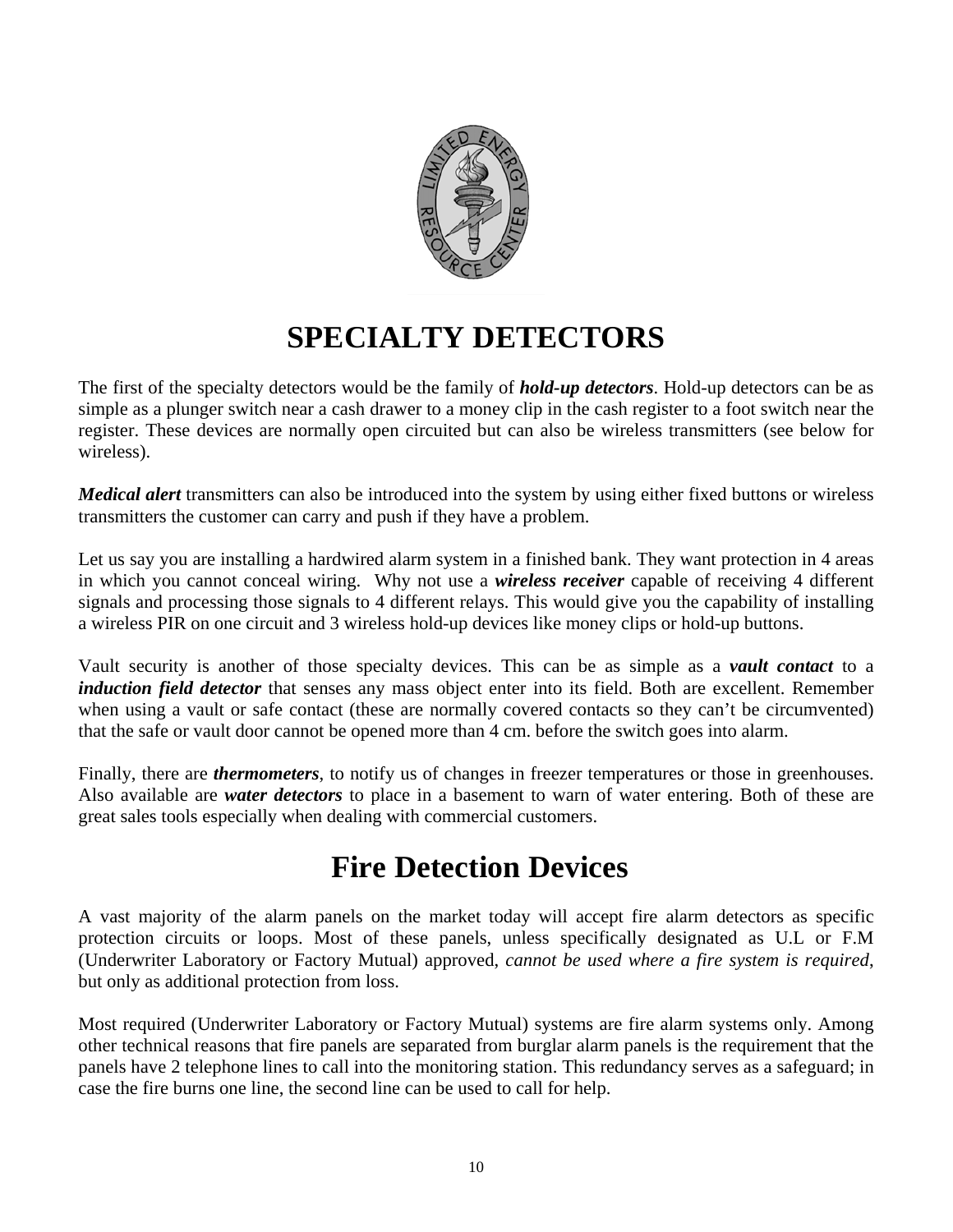### **THREE DETECTION CIRCUIT TYPES**

There are 3 different types of fire detection circuits used in today's fire alarm panels. As in the burglar alarm panels, the fire panels can use *end of line resistored circuit*, either 2 or 4 wire, depending upon what the sensor requires. The second most common type of circuit is the *Grade A circuit*, This circuit, in its simplest form is a 2 wire circuit that connects to all the sensors in parallel and then returns to the panel. If this type circuit develops a line fault in a protective circuit the panel will feed the circuit from both the normal means and also from the return leg to assure that a single fault does not cause a loss of protection, but will cause a trouble signal to request service. The third type protective circuit is the *multiplexed circuit*. This type panel is the most expensive, equipment wise, but saves in wiring and labor because it literally can have dozens of sensors on it, each reporting its own code to the panel processor (special sensors with transmitters in them are required).

#### **SENSORS**

There are 2 basic types of sensors used in fire alarm systems today. The waterflow type, and the electrical type.

#### **WATERFLOW INDICATORS & SUPERVISORY CONDITION SENSORS**

Waterflow and sprinkler supervisory sensors are all mechanical in nature. Waterflow switches are normally embedded in the sprinkler riser (6 to 10 inch pipe that feeds the sprinklers overhead) with a paddle like arm that will move if the water in the pipe starts to run. This action causes the paddle to close the switch causing an alarm. The waterflow switches can be retarded, (set so they don't cause an alarm for up to 90 seconds), to keep the system from going into alarm due to water surges and sudden changes in pressure not related to a sprinkler head going off.

Supervisory switches that are used to indicate that a sprinkler system is operationally able to function include air-pressure switches, PIV and OS&Y switches for water supply, tank temperature switches for water power tanks, and manual fire pull stations.

*Air-pressure switches* are embedded into the riser of a "dry" sprinkler system and set to alarm if the airpressure in the riser either gets too high or too low. A "dry sprinkler system" is one that has no water in the pipes above the waterflow switch. The water is held out of the pipes by compressed air. This type of system is common in areas of the country that experience temperatures below 32 degrees during most winters, which would cause the water in a "wet" system to freeze.

*PIV and OS&Y switches* are ones that are connected to the water supply on/off valves. They monitor whether the sprinkler systems water supply is turned on or opened in case of a fire.

*Tank temperature switches* are used in some systems where the water for the sprinkler system is located on the roof of the building, in a tank. The switch will notify central station if the temperature of the water gets below 40 degrees.

#### **SMOKE DETECTORS**

The most common smoke detector used today is the *photoelectric detector*. This is not to say that *ionization type detectors* cannot be used, they are, but in most cases, photoelectric are used because of the ease of installation and the stability of the technology.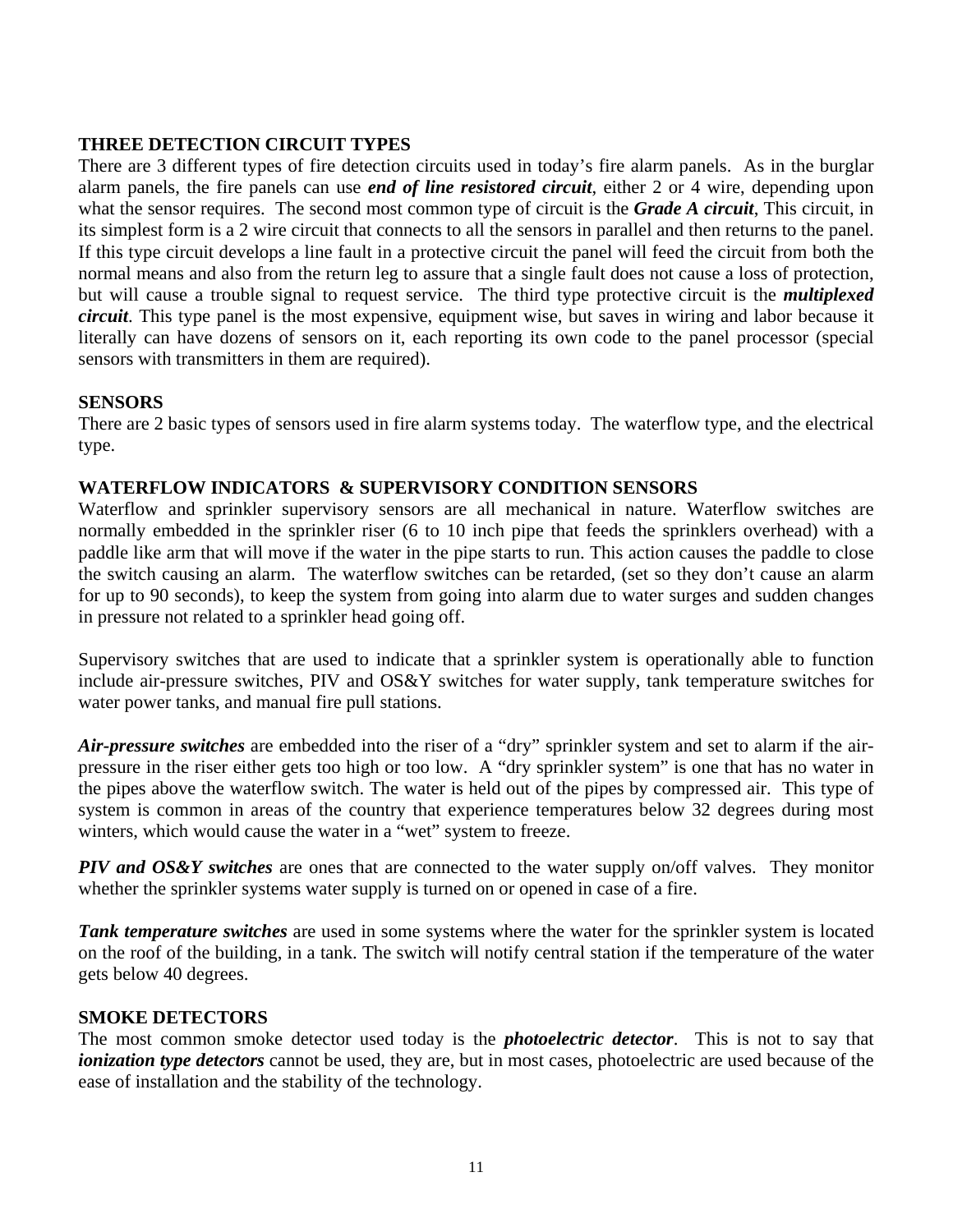Although most *duct detectors* are photo-electric, they are listed separately from the other smoke detectors because of their specific use. As the name suggests, they are detectors that sample the air flow in air ducts to see if there is any smoke.

### **HEAT DETECTORS**

Normally in a residence, rate of rise detectors are installed in the laundry and furnace rooms (135 deg) and in the garage (190 deg) if it is attached to the main house.

In commercial applications, the whole gambit of rate of rise detectors as well as spot heat detectors can be used depending upon the application. Below is a list of the different temperatures available along with their color coding.

### **COLOR CODES FOR FIXED TEMPERATURE HEAT DETECTORS**

| Classification  | <b>Temp Range</b> | Color Code |
|-----------------|-------------------|------------|
| Low             | 100-134           | unmarked   |
| Ordinary        | 135-174           | unmarked   |
| Intermediate    | 175-249           | white      |
| High            | 250-324           | blue       |
| Extra High      | 325-399           | red        |
| Very Extra High | 400-499           | Green      |
| Ultra High      | 500-575           | Orange     |

Most all of these heat detectors come in different configurations for different uses, including blast proof so the sensor will trigger even in case of an explosion**.** 

### **PHOTOELECTRIC BEAM DETECTORS**

Photoelectric beam detectors (if 12 VDC) can also be used in combination systems; but because of the expense of these and the area of coverage, again, these are normally used only in commercial applications.

Any number of these fire detection sensors can be installed in either a fire alarm panel or a combination panel. Again remember, the authority having jurisdiction has the final word. If they are in tandem with the insurance company say you don't have to separate the systems, have them sign off in writing, the you will be covered.

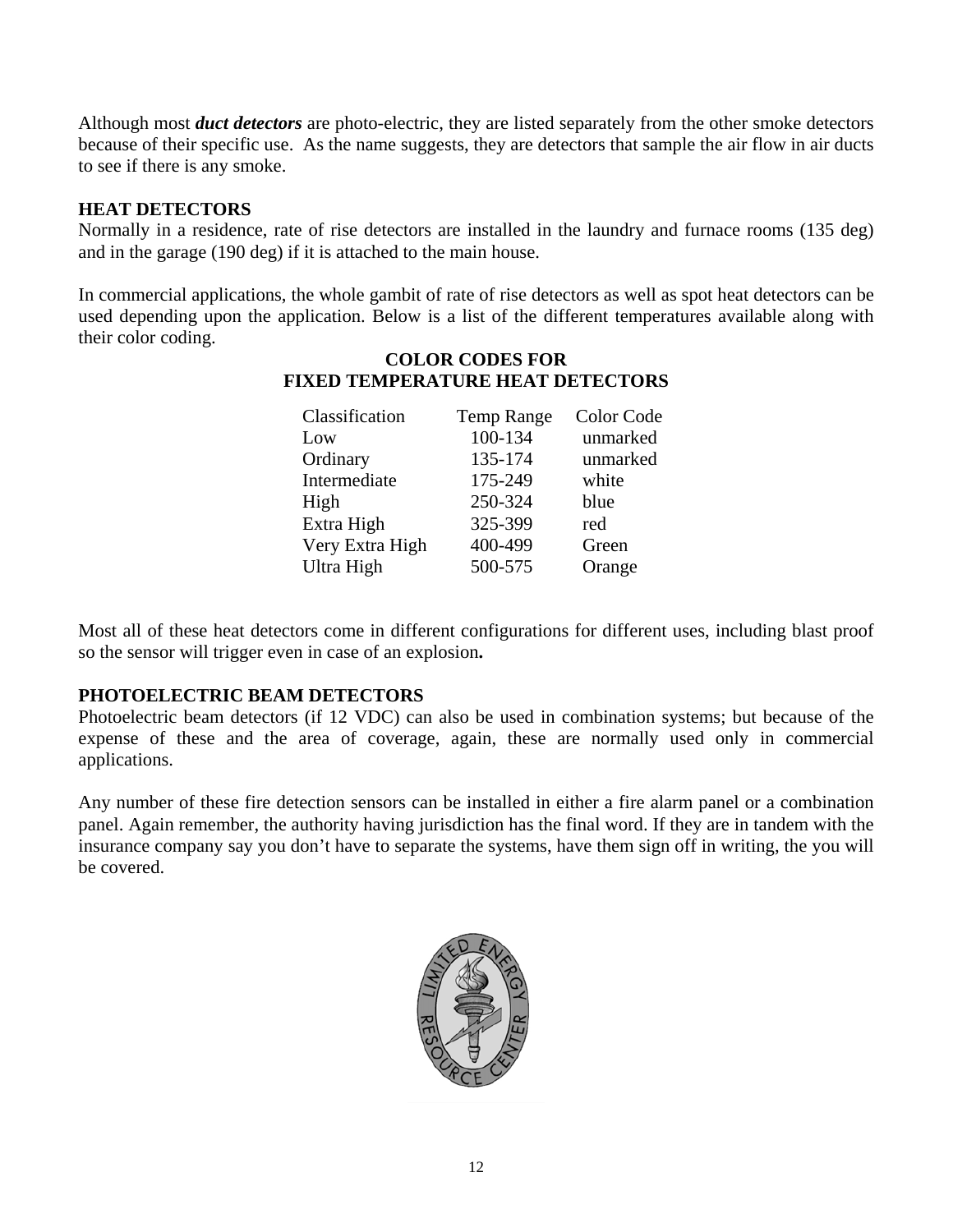

# **Output Circuits & Devices**

Both output circuits and output devices are divided into two distinct categories. Those used to announce an alarm at the premises and those that transmit the alarm to another location, normally by use of a telephone line hookup.

# **LOCAL OUTPUT CIRCUITS**

All alarm panels have a set of terminals within them listed as either; bell or bell output, siren or siren output, speaker/speaker output, or at least one set of relays labeled as output. This set of terminals is used to hookup local alarm notification devices. The only use of these terminals is to wire up appliances that will by sight or sound or both notify individuals within and around the protected premises of an alarm condition.

# **TRANSMISSION CIRCUITS**

In most alarm panels you will find a set of 4 terminals listed normally as TELCO. To these terminals you will attach a RJ31X cord which will connect to the premises telephone circuit. By programming the alarm panel with specific information, you will enable it to transmit to a central station, just about any change the panel sees, including low battery report, ac failure, any alarm condition, or alarm restoral, whether the alarm is on or off, and if need be who turned it on/off.

I stated that in most alarm panels you would find 4 terminals for telephone hookup. In other panels there could be 2 sets of telephone hookups, these panels are designed to be used to transmit over 2 telephone lines with the secondary as a backup line only for U.L. (Underwriters Laboratory) or F.M. (Factory Mutual listed) fire systems.

In other panels you can also find terminals that say radio. These are for transmission using a radio transmitter not a cellular phone. Cellular phone transmission takes place through a special cellular phone transmitter which hooks up directly to the telephone terminals.

# **LOCAL OUTPUT DEVICES**

Within the realm of local output devices are three different types of devices:

 ELECTRONIC SOUNDERS MECHANICAL SOUNDERS **STROBES**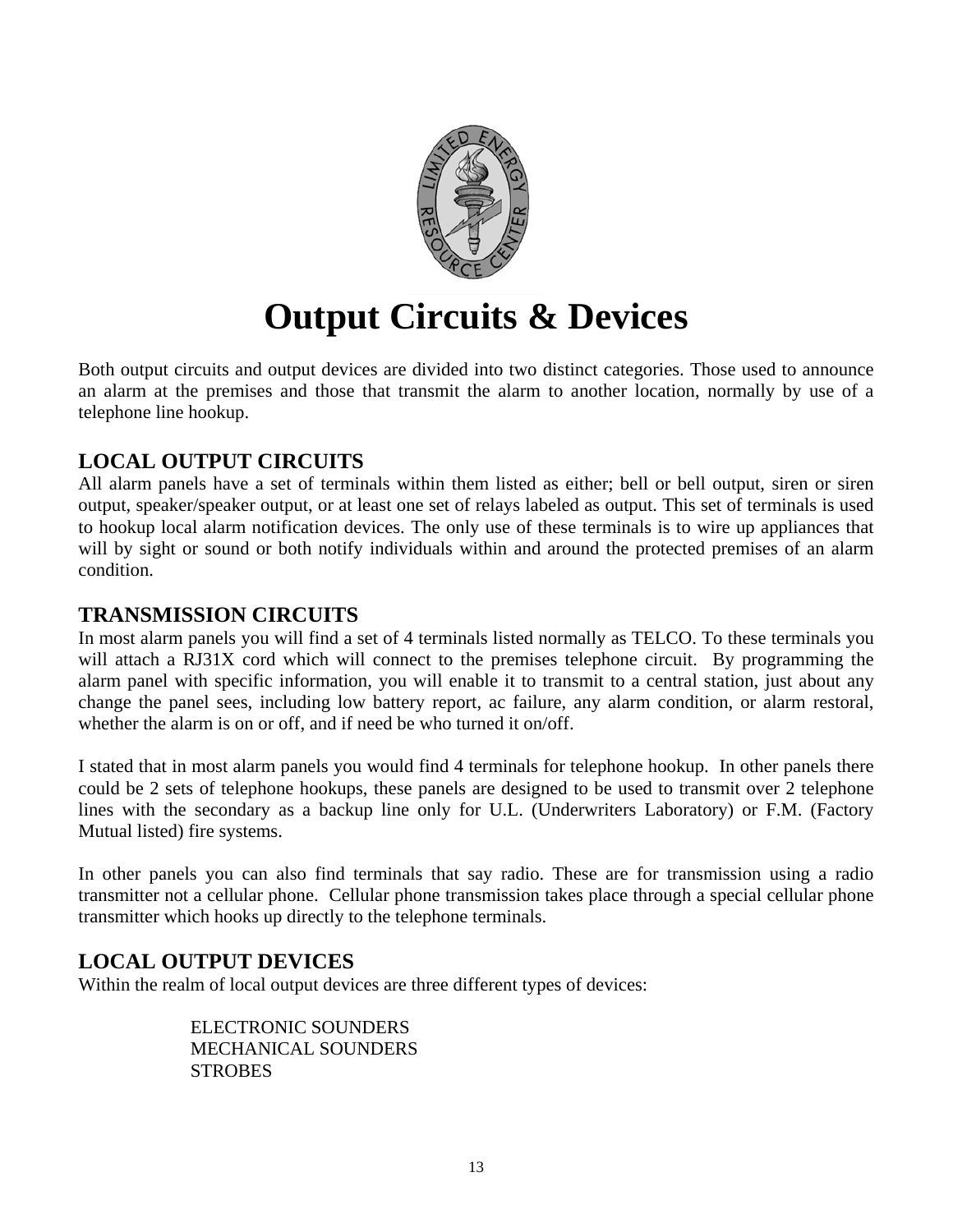### **ELECTRONIC SOUNDING DEVICES**

This field of output devices include:

 PIEZOS SIREN DRIVERS **SIRENS SPEAKERS** 

*Piezos* or piezo electric sounders, emit intense high pitched sounds and as such are normally used to notify someone near a alarm console of a problem. They use very little electricity and as such many can be used in a single output circuit.

*Siren drivers* are electronic circuit boards (some panels have them built into their main circuit board) that electronically produce one or more sound outputs when connected to a speaker or group of speakers. Most add-on siren drivers have at least 2 different sounds, one you will use for burglary and one for fire. Others like the Moose JDS-108 are capable of producing 8 different sounds ranging from buzzers to sirens of differing types to an electronic bell sound. The last of the electronic siren drivers is a voice driver. This type driver either comes pre-programmed or can be programmed (using a computer chip for memory) to say anything you want when triggered by the panel, again there is at least 2 channels or messages that can be triggered.

*Sirens* are speakers that have internal siren drivers built into them. Smaller sirens have one sound that they can make, but, most have two sounds that can be triggered depending upon whether the panel is indicating a fire or burglary.

*Speakers* used in burglar alarms are 8 ohm and range from 15 watt to 50 watt normal power. These units would not be useful for stereo systems as their response to fine sounds is not great, but they are excellent for general alarm use.

#### **MECHANICAL SOUNDING DEVICES**

The mechanical sounder used most often on alarm panels is the *alarm bell*. This bell comes in sizes ranging from 6" to 12" and runs on 12 VDC. The only other sounder sometimes used is a *buzzer* to notify personnel of a supervisory or environmental alarm condition.

#### **STROBES**

Strobes used for alarm panels are 12 VDC and come in different physical dimensions. Most strobes come with interchangeable lenses. The standard colors of the lenses are; red, yellow, clear and blue.

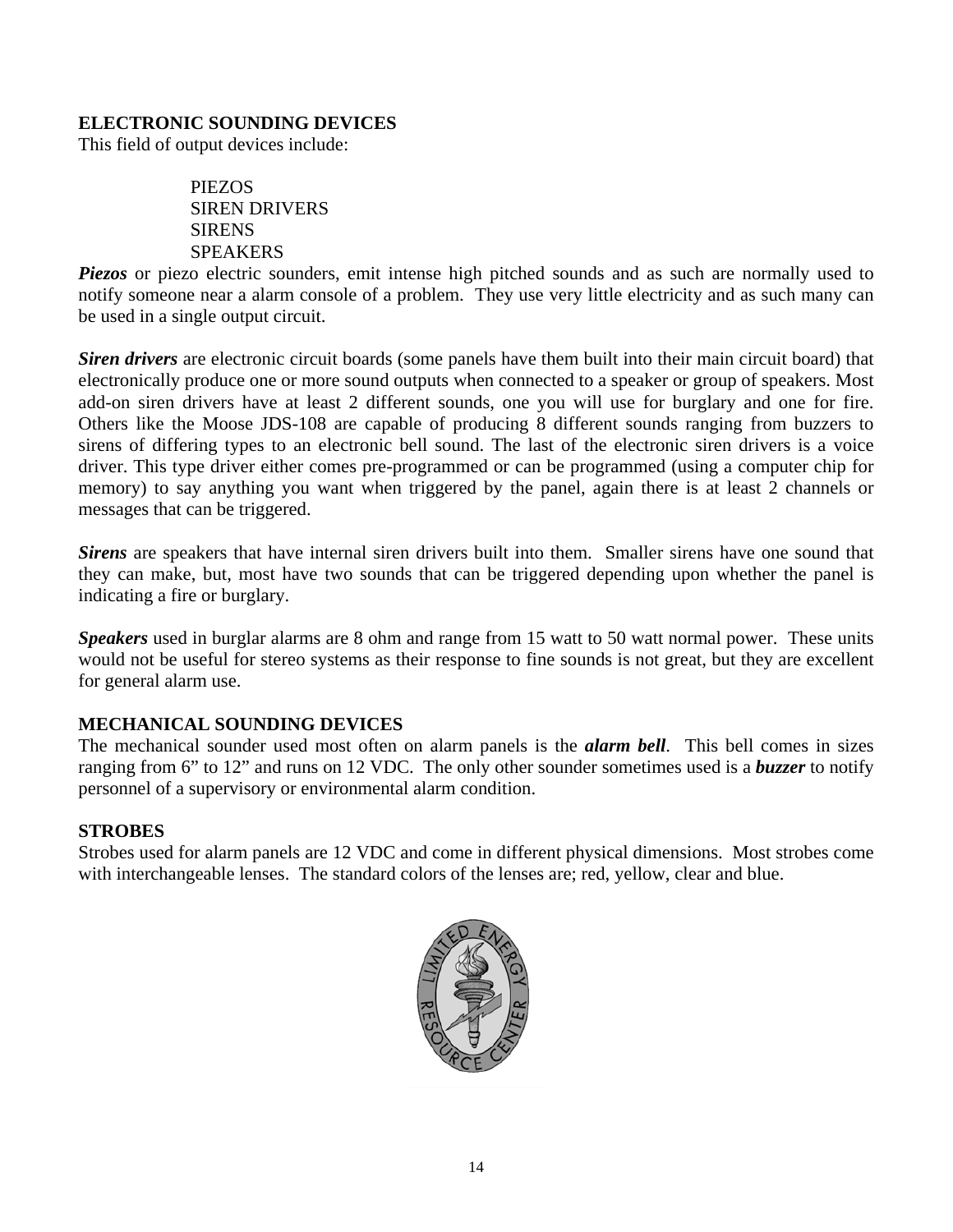

# **Remote Monitoring Stations**

Central stations that receive monitoring signals from many companies (for lease central stations) are among the most common today. By processing signals for more than one alarm company they are able to spread the costs of doing business to the alarm companies and thus keep the cost of monitoring well below what it would be per account if they only served one alarm company.

#### **CENTRAL STATION CERTIFICATIONS**

There are many types of certifications that a central station can have. The highest is one for both U.L & F.M. listed fire systems and up to and including Grade AA burglar/holdup signaling. (The latter is so expensive to get and maintain that many do not have it and few need the Grade AA type alarm certification, normally that only is used by banks, jewelry stores, and gun shops where security, and insurance requirements mandate such a system). Such systems can only be installed by a few companies and those companies are so large that they have their own central station.

 The central station is required, on U.L. listed alarms to have a runner; someone who will answer the alarm by physically going to the premises, either on premises in the central station, or if located elsewhere, has to check in by two-way communications at intervals not exceeding 15 minutes. Most central stations as a minimum are certified by either F.M., Factory Mutual, or U.L. Underwriters Laboratories and meet the requirements set forth in NFPA 72-1993 or later.

Even if your central station is not U.L. or F.M. rated certain minimum requirements should be met. Among these are redundancy of all receiving equipment, that is to say, if a receiver goes down, an indication of automatic switchover turns on and the secondary receiver takes over. Backup power systems are necessary and again standards are used to make sure that no signal is lost upon AC failure from the utilities. If batteries are used as a backup power supply, then they shall not be subjected to more than 150% of their maximum load.

### **IN GENERAL**

The central station, upon receipt of an alarm signal dispatches the appropriate authorities, as per written instructions for that alarm account. If a trouble or supervisory signal is received by the central station, it is the job of the operator on duty to notify the responsible partie(s) to clear the problem. Again, this information is in writing, per account in the central station.

Fire alarm signals shall take priority over all other type signals. All fire alarm signal shall be processed and the proper authorities notified, receipt of signal and notification of authorities shall be time stamped in no more than 90 seconds from receipt of signal.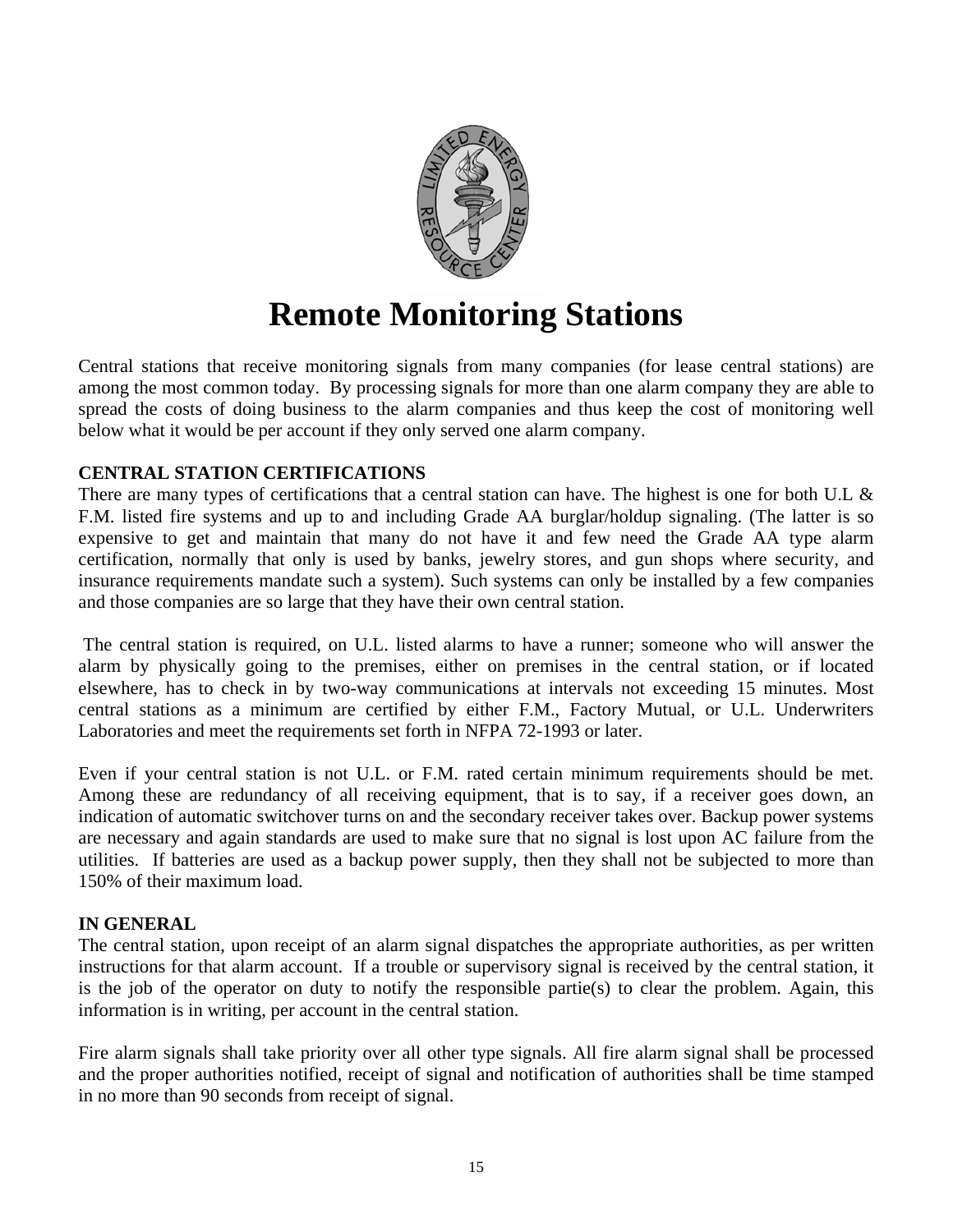

# **What Do I Protect and How?**

What to protect and how? Although there are many schools of thought on the subject, I have found that if you follow a few basic guidelines, you will be able to sleep at night.

Although you cannot request an Underwriters Laboratory Certificate unless your company is U.L. registered, I suggest that you send away for the following U.L. Publications:

681 - Mercantile and Bank Burglar Alarm Systems

1641 - Covering Residential Installations

### **PROTECTION**

When designing a combination system your primary bid, or the design you believe will do the most to protect the client, should be as follows:

- 1. Protect all doors and windows to the premises that are located within 8 feet of an exterior ground plain. This means if a house is a split level and the top level has a deck that is within 8 feet of a ground plain accessible to the public, or stairs, you will contact all doors and windows located within 8 feet of any portion of the deck as well as those on the first floor and/or basement.
- 2. You should install at least one piece of space protection (interior trap) for every 1500 square feet of area within the residence.
- 3. As of the National Electric Code of 1993, all "systems" shall be grounded with there own grounding rod & all grounding rods used on the same structure, (cable TV, phone, electrical) shall be joined.
- 4. Again, as of 1993, if smoke detectors are installed in a combination system, there shall be one smoke detector in each sleeping room and one on each floor, (near the stairs) of a residential installation.
- 5. Spend a little more money on the installation, always use #22 AWG-Cu stranded cable for the burglar alarm side of your installation. With the expansion and contraction that occurs in this area the stranded will have less chance of breaking than solid conductor will.